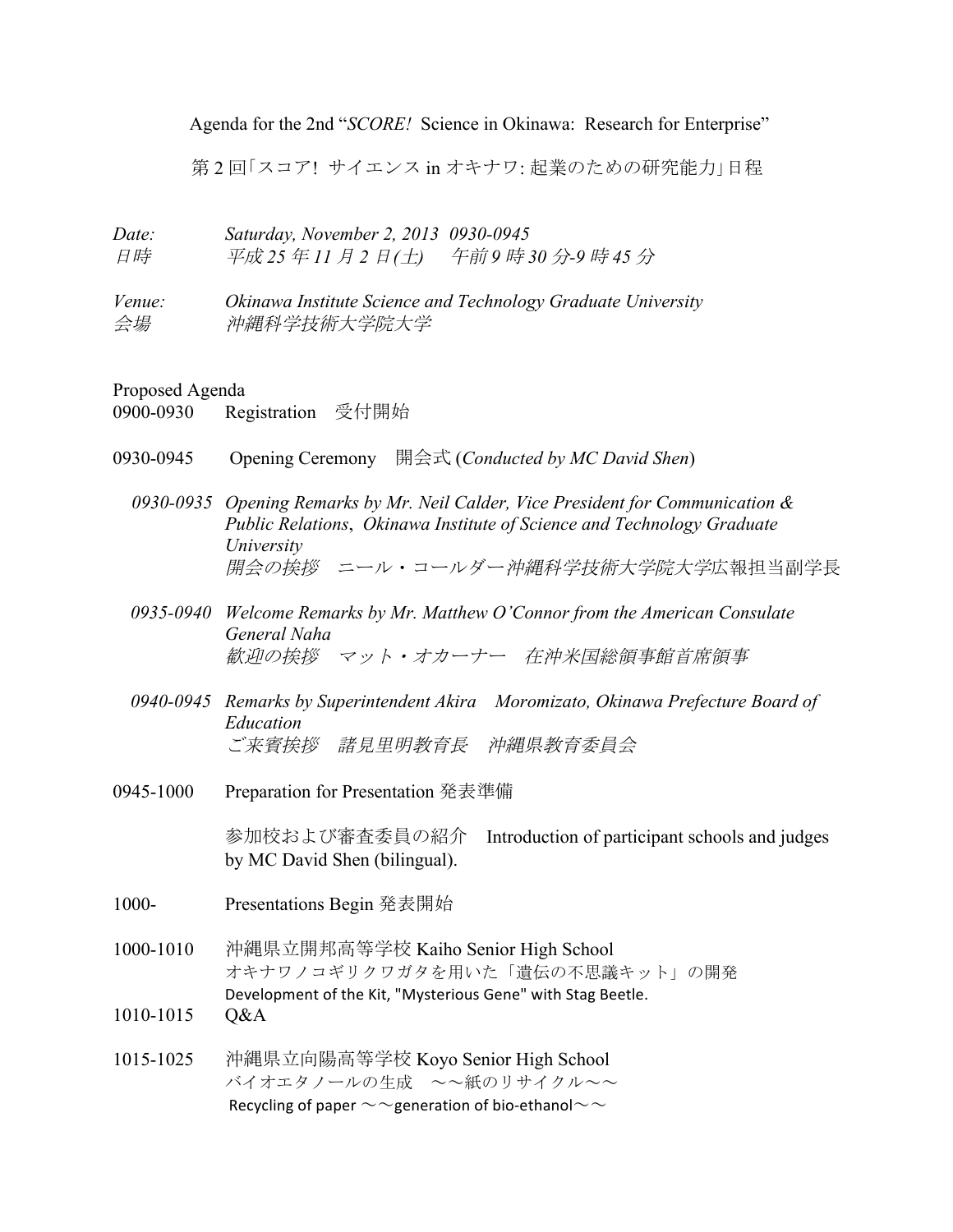| 1025-1030                    | Q&A                                                                                                                                                                                                                                                                   |
|------------------------------|-----------------------------------------------------------------------------------------------------------------------------------------------------------------------------------------------------------------------------------------------------------------------|
| 1030-1040                    | 沖縄県立中部農林高等学校 Chubu Norin Senior High School<br>オクラプロジェクト2<br>Okura Project 2                                                                                                                                                                                          |
| 1040-1045                    | Q&A                                                                                                                                                                                                                                                                   |
| 1045-1055                    | 沖縄県立浦添高等学校 Urasoe Senior High School<br>沖縄島におけるガジュマル(Ficus microcarpa)の研究<br>The study of Gajumaru (Ficus microcarpa) in Okinawa Island                                                                                                                               |
| 1055-1100                    | Q&A                                                                                                                                                                                                                                                                   |
| 1100-1115                    | 休憩<br><b>Break</b>                                                                                                                                                                                                                                                    |
| 1115-1125                    | 沖縄県立開邦高等学校 Kaiho Senior High School<br>日焼け止めを作ろう<br>Let's make sunscreen!                                                                                                                                                                                             |
| 1125-1130                    | Q&A                                                                                                                                                                                                                                                                   |
| 1130-1140                    | 沖縄県立北部農林高等学校 Hokubu Norin Senior High School<br>シークヮーサー搾り粕の有効活用 パートV<br>Effective use of "Hirami Lemon (Shekwasha) pulp" Part V                                                                                                                                       |
| 1140-1145                    | Q&A                                                                                                                                                                                                                                                                   |
| 1145-1155                    | 沖縄県立球陽高等学校 Kyuyo Senior High School<br>沖縄の野生ラン ダイサギソウの研究<br>Part IV<br>ー手軽にできる播種実験と沖縄の土壌別発芽実験ー<br>The research of Habenaria dentata, an Okinawan wild orchid (Part IV) -Sowing<br>experiments and germination experiments based on different kinds of Okinawan soils- |
| 1155-1200                    | Q&A                                                                                                                                                                                                                                                                   |
| 1200-1300<br>$(1240 - 1250)$ | Lunch Break<br>昼食<br>Group Photo at Center Court 写真撮影 (センターコート)                                                                                                                                                                                                       |
| 1300-1310                    | 沖縄県立開邦高等学校 Kaiho Senior High School<br>抗生物質を取り出す                                                                                                                                                                                                                      |
| 1310-1315                    | Extraction of antibiotics from blue mold<br>Q&A                                                                                                                                                                                                                       |
| 1315-1325                    | 沖縄県立向陽高等学校 Koyo Senior High School<br>種々の石けんの生成と性質の比較 ~~油の再生利用~~<br>Recycling of oil $\sim$ comparison of the nature and generation of soap of various                                                                                                                |
| 1325-1330                    | Q&A                                                                                                                                                                                                                                                                   |